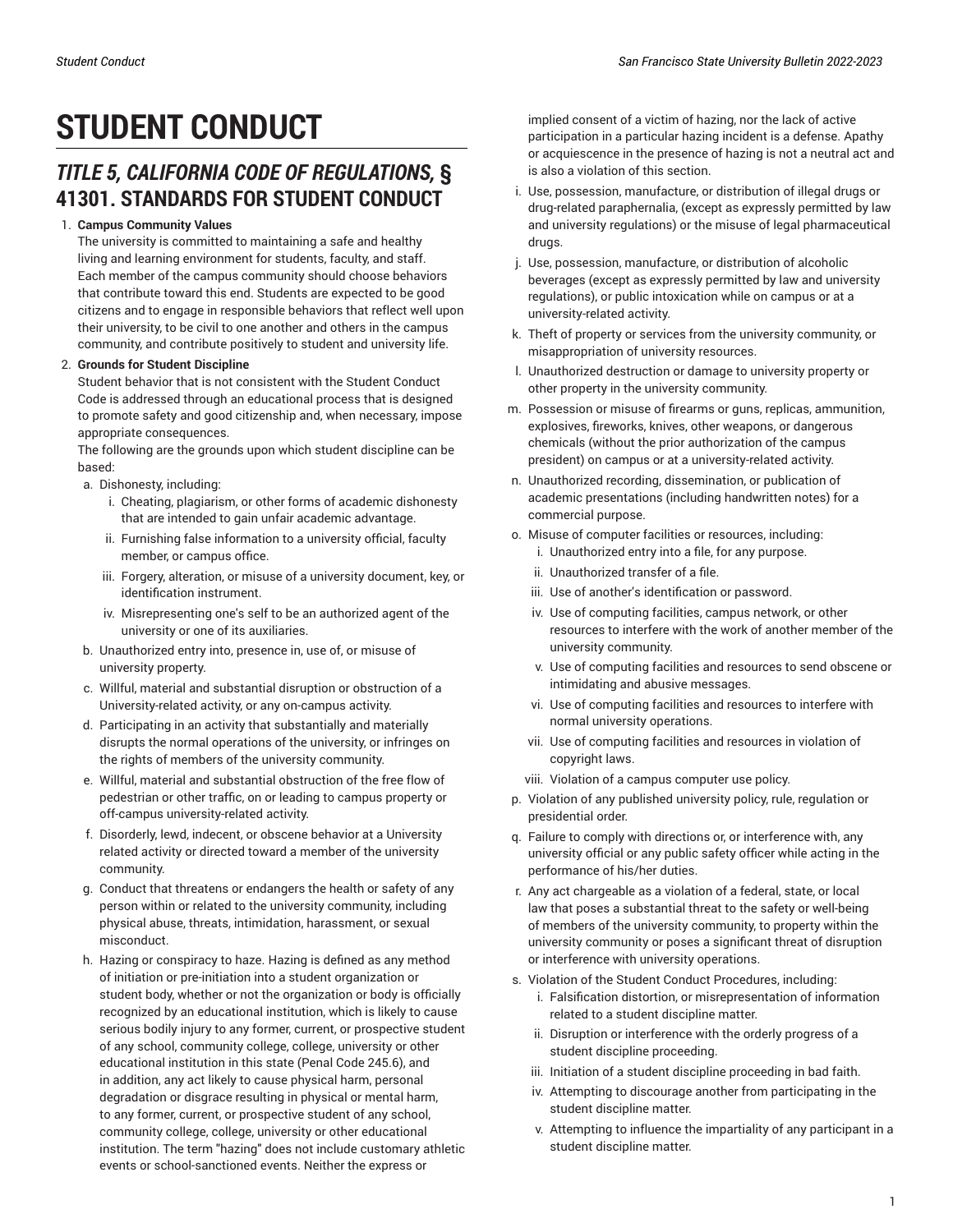- vi. Verbal or physical harassment or intimidation of any participant in a student discipline matter.
- vii. Failure to comply with the sanction(s) imposed under a student discipline proceeding.
- t. Encouraging, permitting, or assisting another to do any act that could subject him or her to discipline.

#### 3. **Procedures for Enforcing This Code**

The chancellor shall adopt procedures to ensure students are afforded appropriate notice and an opportunity to be heard before the University imposes any sanction for a violation of the Student Conduct Code. [Note: At the time of publication, such procedures are set forth in California State University Executive Order 1098 (Revised June 23, 2015), available at [www.calstate.edu/eo/](http://www.calstate.edu/eo/EO-1098-rev-6-23-15.html) [EO-1098-rev-6-23-15.html \(http://www.calstate.edu/eo/EO-1098](http://www.calstate.edu/eo/EO-1098-rev-6-23-15.html) [rev-6-23-15.html](http://www.calstate.edu/eo/EO-1098-rev-6-23-15.html)).

#### 4. **Application of This Code**

Sanctions for the conduct listed above can be imposed on applicants, enrolled students, students between academic terms, graduates awaiting degrees, and students who withdraw from school while a disciplinary matter is pending. Conduct that threatens the safety or security of the campus community, or substantially disrupts the functions or operation of the university is within the jurisdiction of this Article regardless of whether it occurs on or off campus. Nothing in this Code may conflict with Education Code Section 66301 that prohibits disciplinary action against students based on behavior protected by the First Amendment.

### *TITLE 5, CALIFORNIA CODE OF REGULATIONS***, § 41302. DISPOSITION OF FEES: CAMPUS EMERGENCY; INTERIM SUSPENSION.**

The president of the campus may place on probation, suspend, or expel a student for one or more of the causes enumerated in Section 41301. No fees or tuition paid by or for such student for the semester, quarter, or summer session in which he or she is suspended or expelled shall be refunded. If the student is readmitted before the close of the semester, quarter, or summer session in which he or she is suspended, no additional tuition or fees shall be required of the student on account of the suspension.

During periods of campus emergency, as determined by the president of the individual campus, the president may, after consultation with the Chancellor, place into immediate effect any emergency regulations, procedures, and other measures deemed necessary or appropriate to meet the emergency, safeguard persons and property, and maintain educational activities.

The president may immediately impose an interim suspension in all cases in which there is reasonable cause to believe that such an immediate suspension is required to protect lives or property and to ensure the maintenance of order. A student so placed on interim suspension shall be given prompt notice of charges and the opportunity for a hearing within 10 days of the imposition of interim suspension. During the period of interim suspension, the student shall not, without prior written permission of the president or designated representative, enter any campus of the CSU other than to attend the hearing. Violation of any condition of interim suspension shall be grounds for expulsion.

### **SECTION XXIII CIVIL AND CRIMINAL PENALTIES FOR VIOLATION OF FEDERAL COPYRIGHT LAWS**

Anyone who is found to be liable for copyright infringement may be liable for either the owner's actual damages along with any profits of the infringer or statutory damages of up to \$30,000 per work infringed. In the case of a willful infringement, a court may award up to \$150,000 per work infringed. (See 17 U.S.C. §504.) Courts also have discretion to award costs and attorneys' fees to the prevailing party. (See 17 U.S.C. §505.) Willful copyright infringement can also result in criminal penalties, including imprisonment and fines. (See 17 U.S.C. §506 and 18 U.S.C.§2319.)

## **SECTION XXIV CANCELLATION OF REGISTRATION OR WITHDRAWAL FROM THE INSTITUTION**

Students who find it necessary to cancel their registration or to withdraw from all classes after enrolling for any academic term are required to follow the University's official withdrawal procedures. Failure to follow formal University procedures may result in an obligation to pay fees as well as the assignment of failing grades in all courses and the need to apply for readmission before being permitted to enroll in another academic term. Students who withdraw during the first three weeks of instruction are not considered enrolled for the current semester. Students who do not enroll for two consecutive semesters (excluding summer) must apply for readmission to the University. Information on canceling registration and withdrawal procedures is available from the Registrar's Office, in person, or on the [Registrar's](http://registrar.sfsu.edu/) Office website [\(http://](http://registrar.sfsu.edu/) [registrar.sfsu.edu/\)](http://registrar.sfsu.edu/).

Students who receive financial aid funds must consult with the Office of Student Financial Aid prior to withdrawing from the University regarding any required return or repayment of grant or loan assistance received for that academic term or payment period. Students who have received financial aid and withdraw from the institution during the academic term or payment period may need to return or repay some or all of the funds received, which may result in a debt owed to the institution.

# **SECTION XXV CREDIT HOUR**

As of July 1, 2011, federal law (Title 34, Code of Federal Regulations, sections 600.2 and 600.4) requires all accredited institutions to comply with the federal definition of the credit hour. For all CSU degree programs and courses bearing academic credit, the "credit hour" is defined as "the amount of work represented in intended learning outcomes and verified by evidence of student achievement that is an institutionally established equivalency that reasonably approximates not less than:

- 1. One hour of classroom or direct faculty instruction and a minimum of two hours of out-of- class student work each week for approximately fifteen weeks for one semester or trimester hour of credit, or ten to twelve weeks for one quarter hour of credit, or the equivalent amount of work over a different amount of time; or
- 2. At least an equivalent amount of work as required in paragraph (1) of this definition for other academic activities as established by the institution, including laboratory work, internships, practica, studio work, and other academic work leading to the award of credit hours."